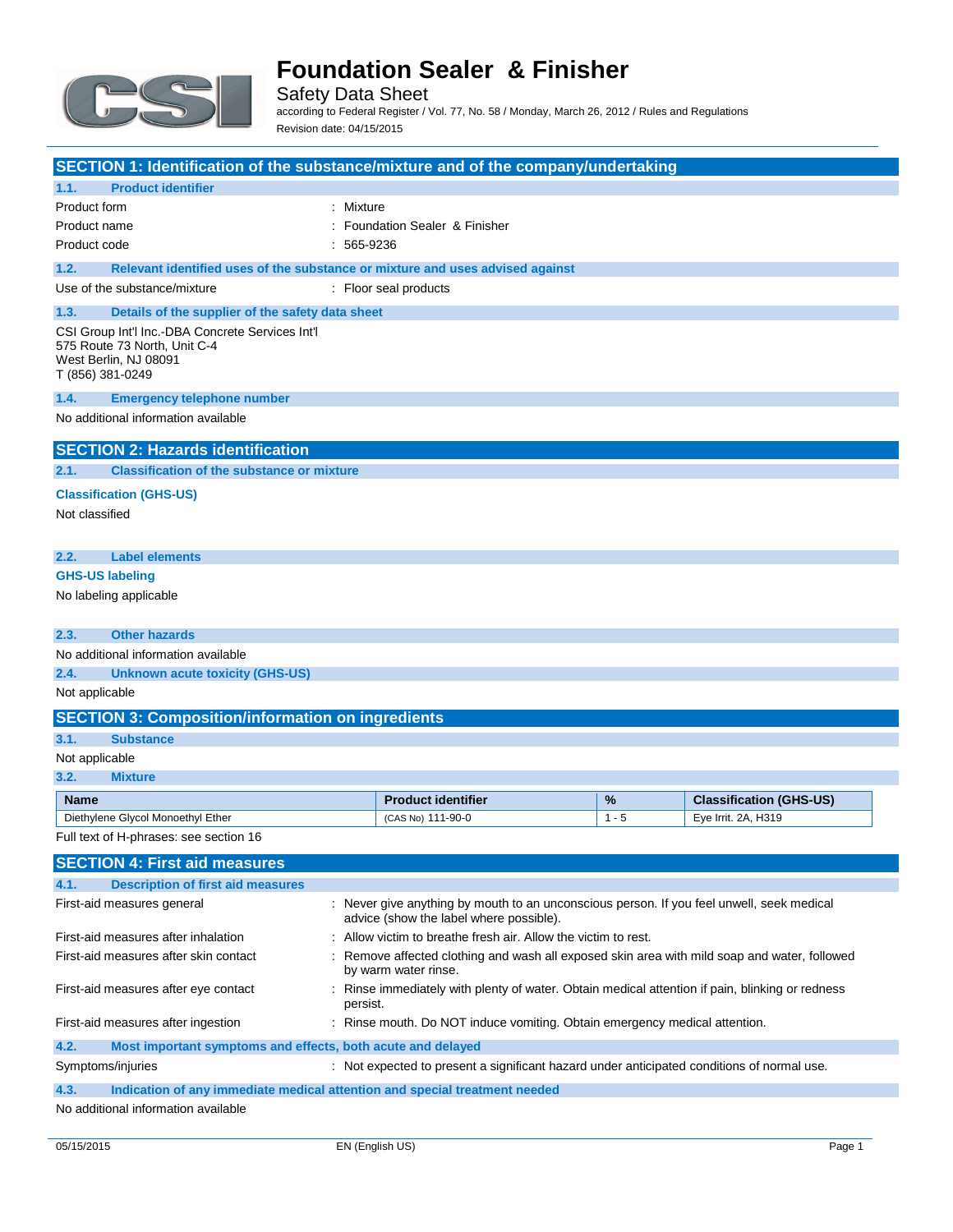Safety Data Sheet

according to Federal Register / Vol. 77, No. 58 / Monday, March 26, 2012 / Rules and Regulations

|                                                               | <b>SECTION 5: Firefighting measures</b> |                                                                                                                                                                                                              |
|---------------------------------------------------------------|-----------------------------------------|--------------------------------------------------------------------------------------------------------------------------------------------------------------------------------------------------------------|
| 5.1.<br><b>Extinguishing media</b>                            |                                         |                                                                                                                                                                                                              |
| Suitable extinguishing media                                  |                                         | : Foam. Dry powder. Carbon dioxide. Water spray. Sand.                                                                                                                                                       |
| Unsuitable extinguishing media                                |                                         | : Do not use a heavy water stream.                                                                                                                                                                           |
| 5.2.<br>Special hazards arising from the substance or mixture |                                         |                                                                                                                                                                                                              |
| No additional information available                           |                                         |                                                                                                                                                                                                              |
| 5.3.<br><b>Advice for firefighters</b>                        |                                         |                                                                                                                                                                                                              |
| Firefighting instructions                                     |                                         | : Use water spray or fog for cooling exposed containers. Exercise caution when fighting any                                                                                                                  |
| Protection during firefighting                                |                                         | chemical fire. Prevent fire-fighting water from entering environment.<br>: Do not enter fire area without proper protective equipment, including respiratory protection.                                     |
|                                                               |                                         |                                                                                                                                                                                                              |
| <b>SECTION 6: Accidental release measures</b>                 |                                         |                                                                                                                                                                                                              |
| 6.1.                                                          |                                         | Personal precautions, protective equipment and emergency procedures                                                                                                                                          |
| 6.1.1.<br>For non-emergency personnel                         |                                         |                                                                                                                                                                                                              |
| Emergency procedures                                          |                                         | : Evacuate unnecessary personnel.                                                                                                                                                                            |
| 6.1.2.<br>For emergency responders                            |                                         |                                                                                                                                                                                                              |
| Protective equipment                                          |                                         | : Equip cleanup crew with proper protection.                                                                                                                                                                 |
| <b>Emergency procedures</b>                                   |                                         | : Ventilate area.                                                                                                                                                                                            |
| 6.2.<br><b>Environmental precautions</b>                      |                                         |                                                                                                                                                                                                              |
|                                                               |                                         | Prevent entry to sewers and public waters. Notify authorities if liquid enters sewers or public waters.                                                                                                      |
| 6.3.<br>Methods and material for containment and cleaning up  |                                         |                                                                                                                                                                                                              |
| Methods for cleaning up                                       |                                         | : Soak up spills with inert solids, such as clay or diatomaceous earth as soon as possible. Collect<br>spillage. Store away from other materials.                                                            |
| 6.4.<br><b>Reference to other sections</b>                    |                                         |                                                                                                                                                                                                              |
| See Heading 8. Exposure controls and personal protection.     |                                         |                                                                                                                                                                                                              |
| <b>SECTION 7: Handling and storage</b>                        |                                         |                                                                                                                                                                                                              |
| 7.1.<br><b>Precautions for safe handling</b>                  |                                         |                                                                                                                                                                                                              |
| Precautions for safe handling                                 |                                         | Wash hands and other exposed areas with mild soap and water before eating, drinking or                                                                                                                       |
|                                                               |                                         | smoking and when leaving work. Provide good ventilation in process area to prevent formation<br>of vapor.                                                                                                    |
| 7.2.                                                          |                                         | Conditions for safe storage, including any incompatibilities                                                                                                                                                 |
| Storage conditions                                            |                                         | : Keep only in the original container in a cool, well ventilated place away from heat, hot surfaces,<br>sparks, open flame and other ignition sources. No smoking. Keep container closed when not in<br>use. |
| Incompatible products                                         |                                         | Strong bases. Strong acids.                                                                                                                                                                                  |
| Incompatible materials                                        |                                         | Sources of ignition. Direct sunlight.                                                                                                                                                                        |
| <b>Specific end use(s)</b><br>7.3.                            |                                         |                                                                                                                                                                                                              |
| No additional information available                           |                                         |                                                                                                                                                                                                              |
|                                                               |                                         |                                                                                                                                                                                                              |
| <b>SECTION 8: Exposure controls/personal protection</b>       |                                         |                                                                                                                                                                                                              |
| <b>Control parameters</b><br>8.1.                             |                                         |                                                                                                                                                                                                              |
| <b>Foundation Sealer &amp; Finisher</b><br><b>ACGIH</b>       |                                         |                                                                                                                                                                                                              |
|                                                               | Not applicable                          |                                                                                                                                                                                                              |
| <b>OSHA</b>                                                   | Not applicable                          |                                                                                                                                                                                                              |
| Diethylene Glycol Monoethyl Ether (111-90-0)                  |                                         |                                                                                                                                                                                                              |
| <b>ACGIH</b>                                                  | Not applicable                          |                                                                                                                                                                                                              |
| <b>OSHA</b>                                                   | Not applicable                          |                                                                                                                                                                                                              |
| <b>Exposure controls</b><br>8.2.                              |                                         |                                                                                                                                                                                                              |
| Personal protective equipment                                 |                                         | : Avoid all unnecessary exposure.                                                                                                                                                                            |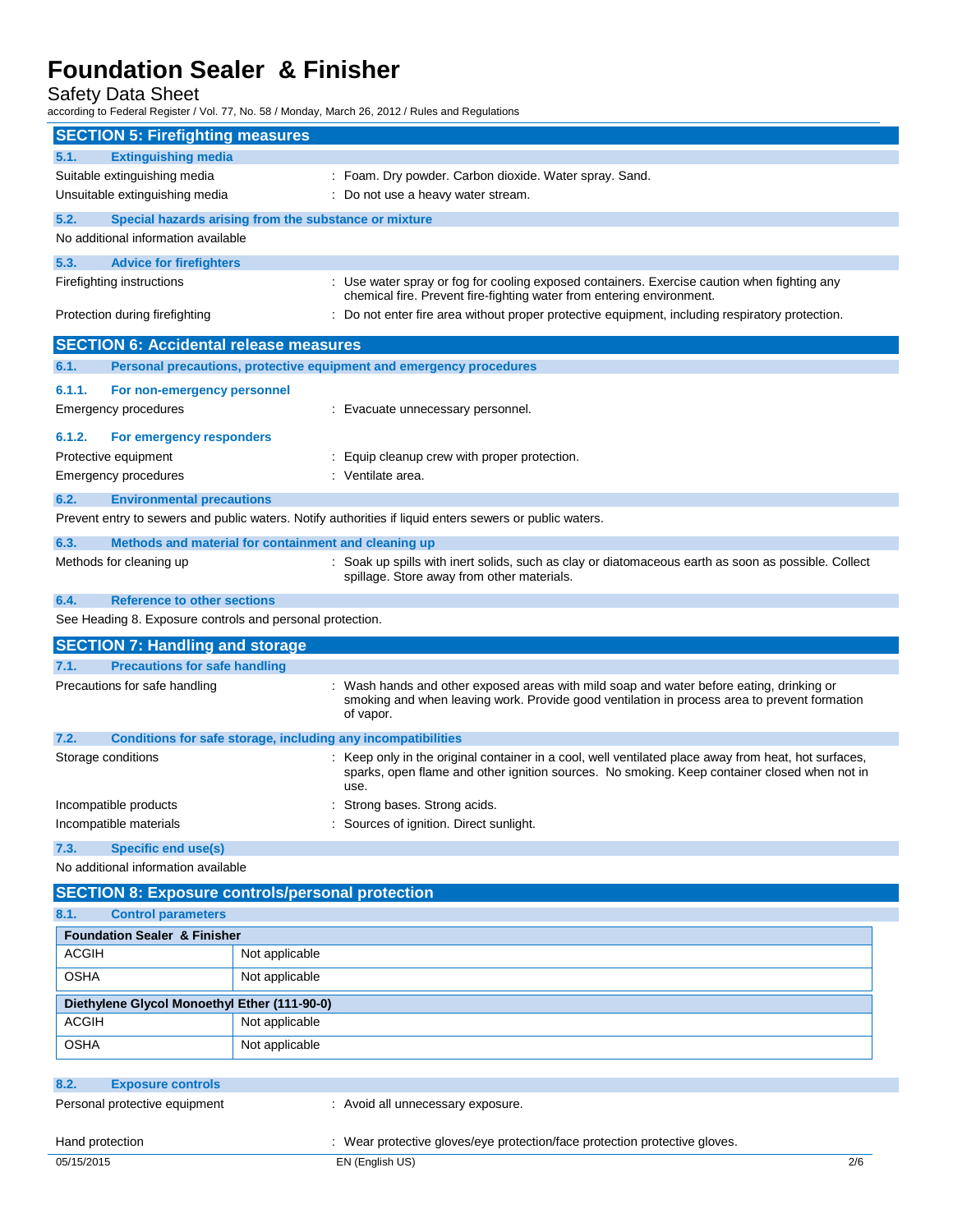Safety Data Sheet

according to Federal Register / Vol. 77, No. 58 / Monday, March 26, 2012 / Rules and Regulations

| Eye protection         | : Chemical goggles or safety glasses.  |
|------------------------|----------------------------------------|
| Respiratory protection | Wear appropriate mask.                 |
| Other information      | Do not eat, drink or smoke during use. |

| <b>SECTION 9: Physical and chemical properties</b>            |                                                                                                                            |  |  |  |
|---------------------------------------------------------------|----------------------------------------------------------------------------------------------------------------------------|--|--|--|
| Information on basic physical and chemical properties<br>9.1. |                                                                                                                            |  |  |  |
| Physical state                                                | Liquid<br>÷                                                                                                                |  |  |  |
| Color                                                         | milky                                                                                                                      |  |  |  |
| Odor                                                          | Faint odor of ammonia                                                                                                      |  |  |  |
| Odor threshold                                                | No data available                                                                                                          |  |  |  |
| pH                                                            | $8 - 8.5$                                                                                                                  |  |  |  |
| Melting point                                                 | No data available                                                                                                          |  |  |  |
| Freezing point                                                | No data available                                                                                                          |  |  |  |
| Boiling point                                                 | 212 - 220 °F                                                                                                               |  |  |  |
| Flash point                                                   | No data available                                                                                                          |  |  |  |
| Relative evaporation rate (butyl acetate=1)                   | No data available                                                                                                          |  |  |  |
| Flammability (solid, gas)                                     | No data available                                                                                                          |  |  |  |
| <b>Explosion limits</b>                                       | No data available                                                                                                          |  |  |  |
| <b>Explosive properties</b>                                   | No data available                                                                                                          |  |  |  |
| Oxidizing properties                                          | No data available                                                                                                          |  |  |  |
| Vapor pressure                                                | No data available                                                                                                          |  |  |  |
| Relative density                                              | 1.03                                                                                                                       |  |  |  |
| Relative vapor density at 20 °C                               | Same as water                                                                                                              |  |  |  |
| Solubility                                                    | Soluble in water.<br>Water: Solubility in water of component(s) of the mixture :<br>• : 0.1 g/100ml • : • : 71 g/100ml • : |  |  |  |
| Log Pow                                                       | No data available                                                                                                          |  |  |  |
| Log Kow                                                       | No data available                                                                                                          |  |  |  |
| Auto-ignition temperature                                     | No data available                                                                                                          |  |  |  |
| Decomposition temperature                                     | No data available                                                                                                          |  |  |  |
| Viscosity                                                     | No data available                                                                                                          |  |  |  |
| Viscosity, kinematic                                          | No data available                                                                                                          |  |  |  |
| Viscosity, dynamic                                            | No data available                                                                                                          |  |  |  |
| 9.2.<br><b>Other information</b>                              |                                                                                                                            |  |  |  |

No additional information available

|                  | <b>SECTION 10: Stability and reactivity</b>          |
|------------------|------------------------------------------------------|
| 10.1.            | <b>Reactivity</b>                                    |
|                  | No additional information available                  |
| 10.2.            | <b>Chemical stability</b>                            |
|                  | Stable under normal conditions. Not established.     |
| 10.3.            | <b>Possibility of hazardous reactions</b>            |
| Not established. |                                                      |
| 10.4.            | <b>Conditions to avoid</b>                           |
|                  | Direct sunlight. Extremely high or low temperatures. |
| 10.5.            | <b>Incompatible materials</b>                        |
|                  | Strong acids. Strong bases.                          |
| 10.6.            | <b>Hazardous decomposition products</b>              |
|                  | Fume, Carbon monoxide, Carbon dioxide,               |
|                  | <b>SECTION 11: Toxicological information</b>         |
| 11.1.            | Information on toxicological effects                 |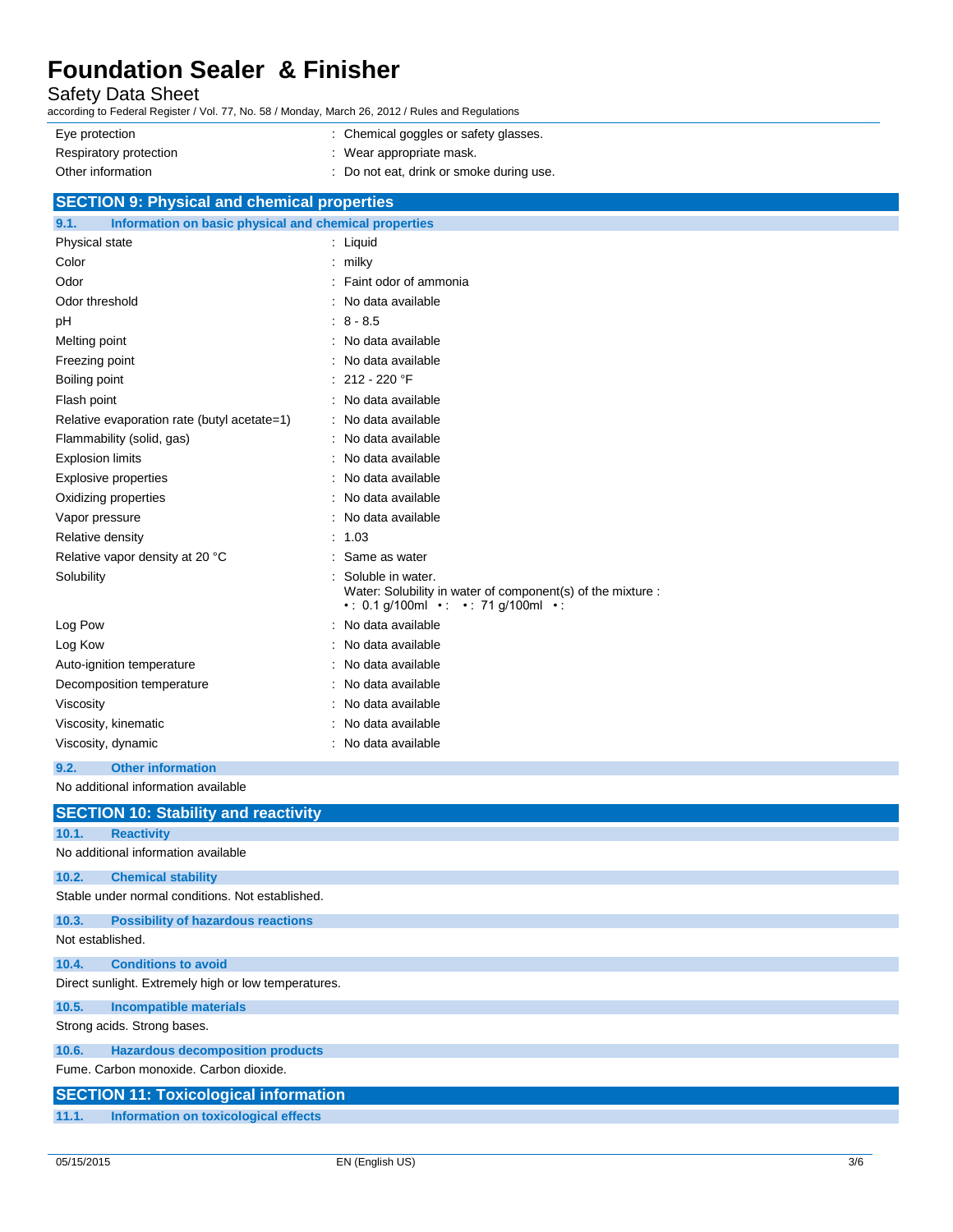Safety Data Sheet

according to Federal Register / Vol. 77, No. 58 / Monday, March 26, 2012 / Rules and Regulations

| Acute toxicity                                         | : Not classified                                                    |
|--------------------------------------------------------|---------------------------------------------------------------------|
| Diethylene Glycol Monoethyl Ether (111-90-0)           |                                                                     |
| LD50 oral rat                                          | 5445 mg/kg (Rat)                                                    |
| LD50 dermal rat                                        | 5940 mg/kg (Rat)                                                    |
| LD50 dermal rabbit                                     | $>$ 5000 mg/kg (Rabbit)                                             |
| LC50 inhalation rat (mg/l)                             | $> 5.2$ mg/l/4h (Rat)                                               |
| ATE US (oral)                                          | 5445.000 mg/kg body weight                                          |
| ATE US (dermal)                                        | 5940.000 mg/kg body weight                                          |
| Skin corrosion/irritation                              | Not classified                                                      |
|                                                        | pH: 8 - 8.5                                                         |
| Serious eye damage/irritation                          | Not classified                                                      |
|                                                        | pH: 8 - 8.5                                                         |
| Respiratory or skin sensitization                      | Not classified<br>٠                                                 |
| Germ cell mutagenicity                                 | Not classified                                                      |
| Carcinogenicity                                        | Not classified                                                      |
| Reproductive toxicity                                  | : Not classified                                                    |
| Specific target organ toxicity (single exposure)       | : Not classified                                                    |
| Specific target organ toxicity (repeated<br>exposure)  | : Not classified                                                    |
| Aspiration hazard                                      | Not classified                                                      |
| Potential Adverse human health effects and<br>symptoms | : Based on available data, the classification criteria are not met. |

### **SECTION 12: Ecological information 12.1. Toxicity Diethylene Glycol Monoethyl Ether (111-90-0)** LC50 fish 1 12900 mg/l (96 h; Salmo gairdneri (Oncorhynchus mykiss); Flow-through system) EC50 Daphnia 1 3940 mg/l (48 h; Daphnia magna) EC50 other aquatic organisms 1 10661 mg/l (Echinoidea; Growth) LC50 fish 2 estimate with the state of the 9650 mg/l (96 h; Pimephales promelas; Flow-through system) **12.2. Persistence and degradability Foundation Sealer & Finisher** Persistence and degradability Not established. **Diethylene Glycol Monoethyl Ether (111-90-0)** Persistence and degradability **Readily biodegradable in water.** Biochemical oxygen demand (BOD) 0.20 g O2/g substance Chemical oxygen demand (COD) 1.85 g O⊿/g substance ThOD 1.9078849 g O2/g substance BOD (% of ThOD) 0.11 % ThOD **12.3. Bioaccumulative potential Foundation Sealer & Finisher** Bioaccumulative potential Not established. **Diethylene Glycol Monoethyl Ether (111-90-0)** Log Pow 2012 -1.19 - 0.08 Bioaccumulative potential Bioaccumulation: not applicable. **12.4. Mobility in soil Diethylene Glycol Monoethyl Ether (111-90-0)** Surface tension 0.032 N/m (25 °C)

**12.5. Other adverse effects**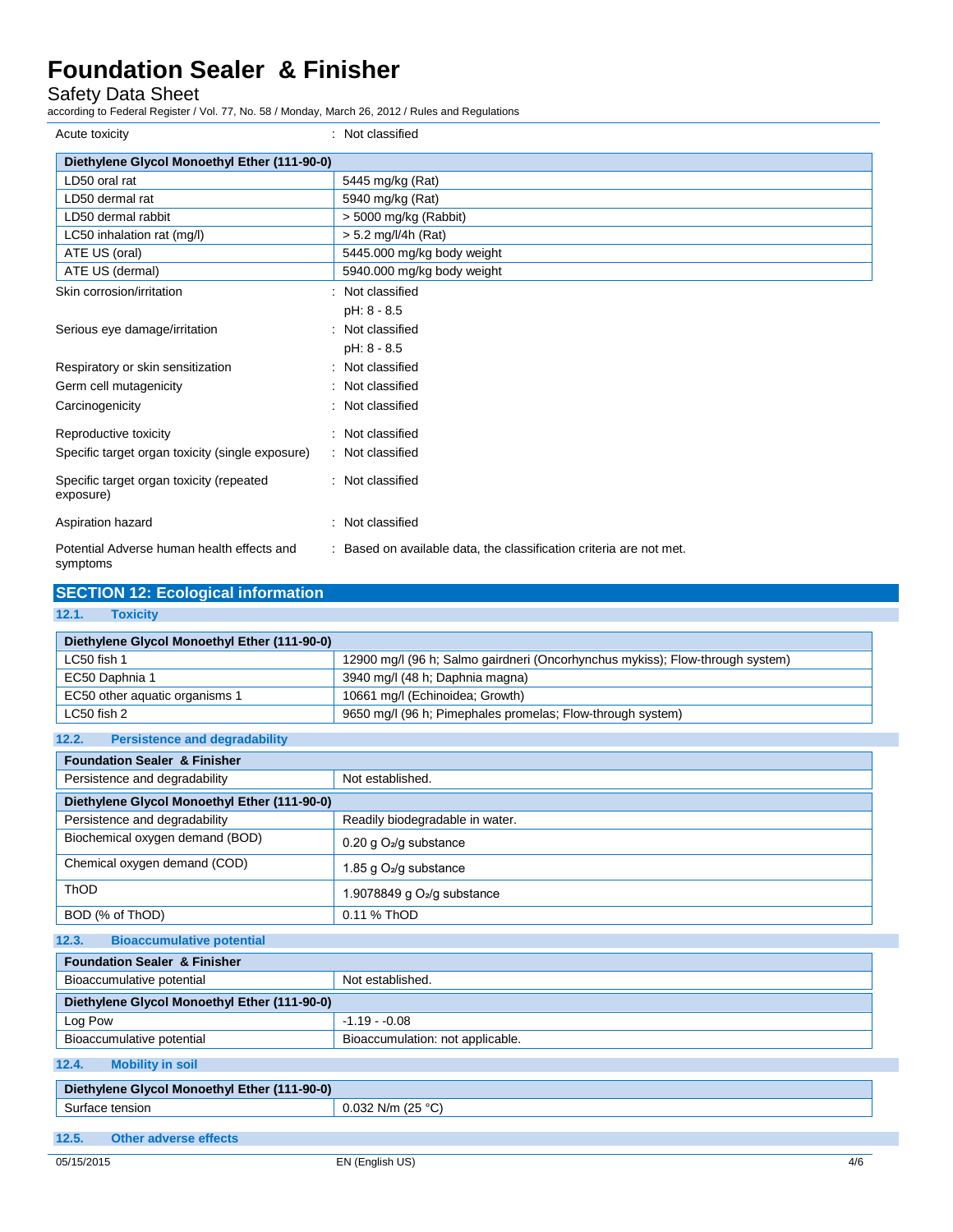| <b>Safety Data Sheet</b><br>according to Federal Register / Vol. 77, No. 58 / Monday, March 26, 2012 / Rules and Regulations |                                                                           |  |  |
|------------------------------------------------------------------------------------------------------------------------------|---------------------------------------------------------------------------|--|--|
| Effect on the global warming                                                                                                 | : No known ecological damage caused by this product.                      |  |  |
| Other information                                                                                                            | Avoid release to the environment.                                         |  |  |
| <b>SECTION 13: Disposal considerations</b>                                                                                   |                                                                           |  |  |
| <b>Waste treatment methods</b><br>13.1.                                                                                      |                                                                           |  |  |
| Waste disposal recommendations                                                                                               | : Dispose in a safe manner in accordance with local/national regulations. |  |  |
| Ecology - waste materials                                                                                                    | : Avoid release to the environment.                                       |  |  |
| <b>SECTION 14: Transport information</b>                                                                                     |                                                                           |  |  |
| <b>Department of Transportation (DOT)</b>                                                                                    |                                                                           |  |  |

In accordance with DOT

Not regulated for transport **Additional information**

Other information **contains the container of the container of the container of the container of the container of the container of the container of the container of the container of the container of the container of the con** 

#### **ADR**

No additional information available

#### **Transport by sea**

No additional information available

#### **Air transport**

No additional information available

#### **SECTION 15: Regulatory information**

#### **15.1. US Federal regulations**

**Diethylene Glycol Monoethyl Ether (111-90-0)** Listed on the United States TSCA (Toxic Substances Control Act) inventory

#### **15.2. International regulations**

**CANADA** No additional information available

#### **EU-Regulations**

No additional information available

**Classification according to Regulation (EC) No. 1272/2008 [CLP]** No additional information available

**Classification according to Directive 67/548/EEC [DSD] or 1999/45/EC [DPD]** Not classified

#### **National regulations**

No additional information available

#### **15.3. US State regulations**

No additional information available

| <b>SECTION 16: Other information</b> |              |
|--------------------------------------|--------------|
| Revision date                        | . 04/15/2015 |
| Other information                    | None.        |

Full text of H-phrases:

| $-ve$<br>-      | ∴ategor∴<br>AVE<br>ade/ever><br>ierious<br>dom<br>10N<br>чтанс.<br>.<br>- 1 |
|-----------------|-----------------------------------------------------------------------------|
| 1316<br>1 J I C | -irritation<br>eve<br>ious<br>.<br>551                                      |